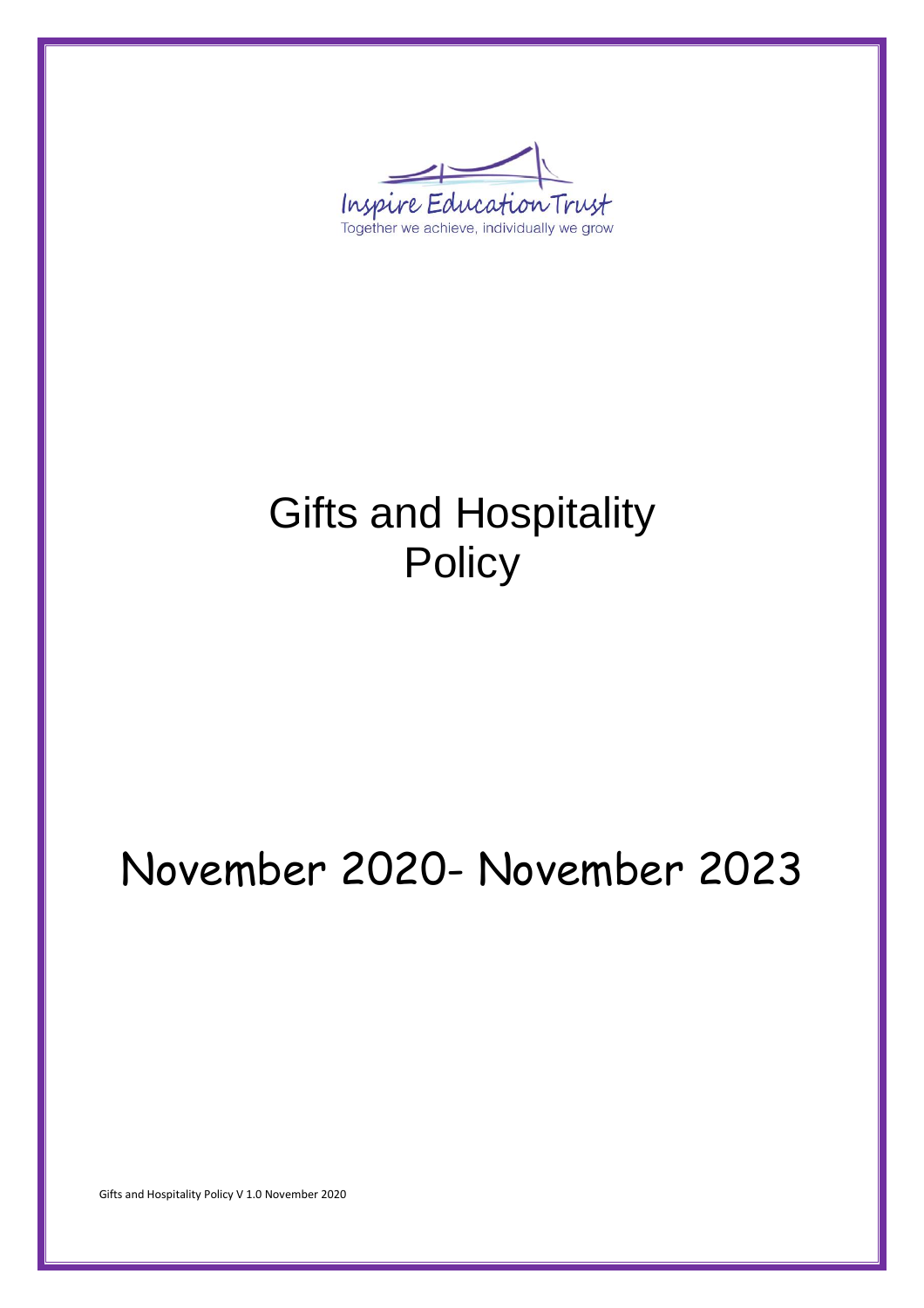This policy aims to ensure that:

- The academy trust's funds are used only in accordance with the law, its articles of association, its funding agreement and the latest Academies Financial Handbook
- The trust and those associated with it operate in a way that commands broad public support
- The trust has due regard to propriety and regularity, and ensures value for money, in the use of public funds
- Directors fulfil their fiduciary duties and wider responsibilities as charitable trustees and company directors
- Members, Directors and staff are aware of what constitutes acceptable gifts and hospitality, and the process that must be followed if they are presented with any of the same

# **Assessment of Policy's Impact**

The trust is committed to promoting and achieving equality of opportunity for all pupils, parents, staff, members, directors' governors, visitors and other stakeholders.

The effectiveness of this policy and its impact will be assessed by the Finance and Audit Committee who will monitor the outcomes and impact of this policy every 3 years.

#### **GIFTS AND HOSPITALITY**

This policy is based on the Academies Financial Handbook, which states that academy trusts should have a policy and register on the acceptance of gifts, hospitality, awards, prizes or any other benefit which might be seen to compromise the personal judgement or integrity of members, trustees, staff and/or any other representative of the trust. This policy also complies with our funding agreement and articles of association.

Inspire Education Trust is committed to the highest level of integrity, honesty and accountability in all its business dealings. All Staff, Directors and Governors are expected to maintain high standards of propriety and professionalism in all their dealings, ensuring they are free from any conflict of interest through their business in the name of the Academy and Trust.

The trust will not purchase alcohol under any circumstance and any gifts from the Trust will be taken from school fund with a **maximum** value of £50 per gift. The Trust will never give money as a gift. The level of appropriateness for a gift will be made at the Headteachers discretion up to the maximum above amount.

All gifts must be approved by the associated Headteacher and their office manager must inform the Finance Officer – Administration and Compliance in the Central Finance Team where all such gifts will be logged on the trust Gifts register and signed by the Accounting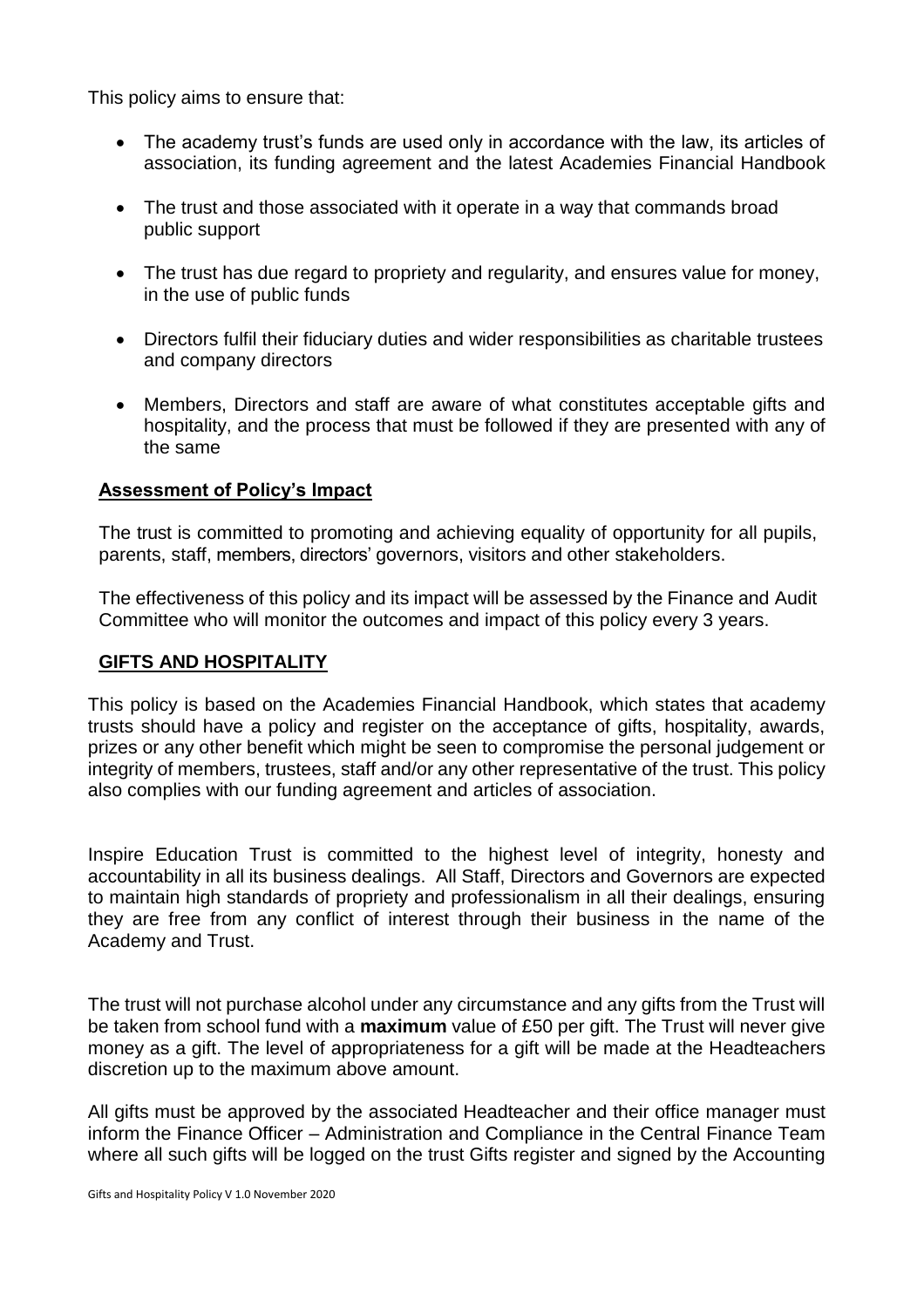Officer and Head of Finance. This log will be presented to the external Auditors during the statutory annual finance audit.

# **Employee 25 years' Service**

The trust wants to recognise long service (i.e. 25 years) this will be funded on a school by school basis and the gift is £100 presented in vouchers (choice to be made by Employee).

Staff must make their own personal collections for such occasions as birthdays, special events and recognition or praise for an achievement.

# **BRIBES**

In order to protect all individuals associated with the trust, and the reputation of the trust and its academies, from accusations of bribery or corruption Staff, Directors, and Governors must take extreme care that none of their dealings, directly or indirectly, could be deemed as a reward or benefit, in line with the Prevention of Fraud and Bribery Act 2010. This Act makes it a criminal offence to:

- offer, promise or give a bribe;
- request, agree to or accept a bribe;
- (by an organisation) fail to prevent bribery by those acting on its behalf (associated persons) to obtain or retain business or a business advantage for the organisation.

Under this Act, a bribe is 'a financial or other advantage' offered, promised or given to induce a person to perform a relevant function or activity improperly, or reward them for doing so.

# **FACILITATION PAYMENTS AND KICKBACKS**

The Trust does not make, and will not accept, facilitation payments or "kickbacks" of any kind. Facilitation payments are typically small, unofficial payments made to secure or expedite a routine government action by a government official.

If staff are asked to make a payment on the trust's behalf, they should always be mindful of what the payment is for and whether the amount requested is proportionate to the goods or services provided. Staff should always ask for a receipt which details the reason for the payment. If staff have any suspicions, concerns or queries regarding a payment, they should raise these with the Headteacher.

Kickbacks are typically payments made in return for a business favour or advantage. All staff must avoid any activity that might lead to, or suggest, that a facilitation payment or kickback will be made or accepted by the School.

#### **DONATIONS**

Gifts and Hospitality Policy V 1.0 November 2020 The trust does not make contributions to political parties. We only make charitable donations that are legal and ethical under local laws and practices. No donation must be offered or made without the prior approval of Head of Finance and Accounting Officer.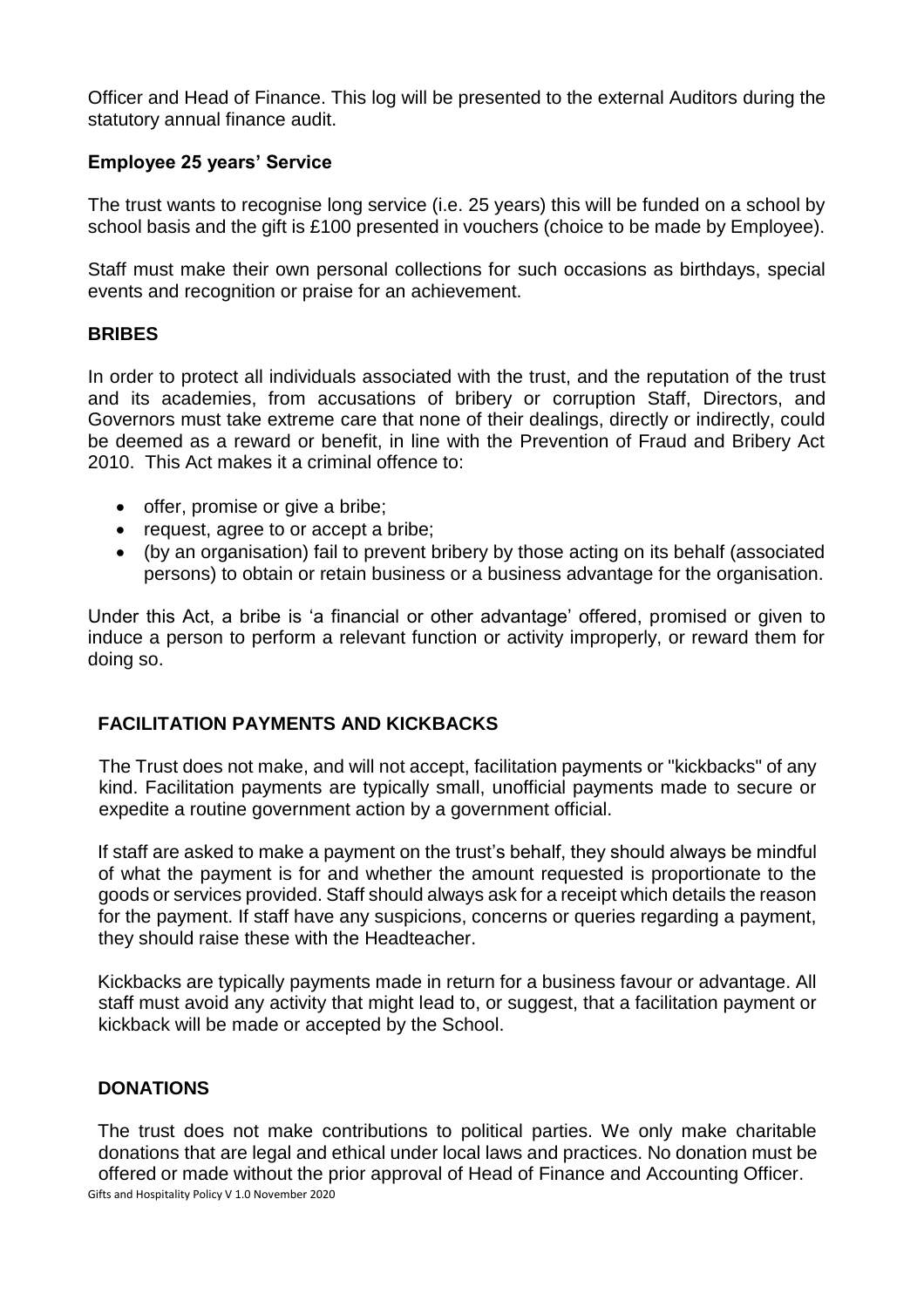### **HOW TO RAISE A CONCERN**

Staff must notify the Headteacher as soon as possible if they believe or suspect that a conflict with this policy has occurred, or may occur in the future. Concerns should be reported by following the procedure set out in our Whistleblowing Policy. A copy of our Whistleblowing Policy can be found on the academy website.

# **WHAT TO DO IF YOU ARE A VICTIM OF BRIBERY OR CORRUPTION**

It is important that staff tell the Headteacher as soon as possible if they are offered a bribe by a third party, are asked to make one, suspect that this may happen in the future, or believe that they are a victim of another form of unlawful activity.

# **PROTECTION**

Staff who refuse to accept or offer a bribe, or those who raise concerns or report another's wrongdoing, are sometimes worried about possible repercussions. The trust aims to encourage openness and will support anyone who raises genuine concerns in good faith under this policy, even if they turn out to be mistaken.

The trust is committed to ensuring no one suffers any detrimental treatment as a result of refusing to take part in bribery or corruption, or because of reporting in good faith their suspicion that an actual or potential bribery or other corruption offence has taken place, or may take place in the future. Detrimental treatment includes dismissal, disciplinary action, threats or other unfavourable treatment connected with raising a concern. If you believe that you have suffered any such treatment, you should inform the compliance Finance Officer immediately. If the matter is not remedied, and you are an employee, you should raise it formally using our Grievance Procedure, which can be found on your academy website.

#### **TRAINING AND COMMUNICATION**

The trust's zero-tolerance approach to bribery and corruption must be communicated to all suppliers, contractors and business partners at the outset of our business relationship with them and as appropriate thereafter.

#### **What is a gift?**

A gift is any item or service that you receive free of charge. It also includes any goods or services which you personally are offered at a discounted rate or on terms not available to the general public.

#### **What is hospitality?**

Gifts and Hospitality Policy V 1.0 November 2020 Hospitality is the offer of food, drink, accommodation or entertainment or the opportunity to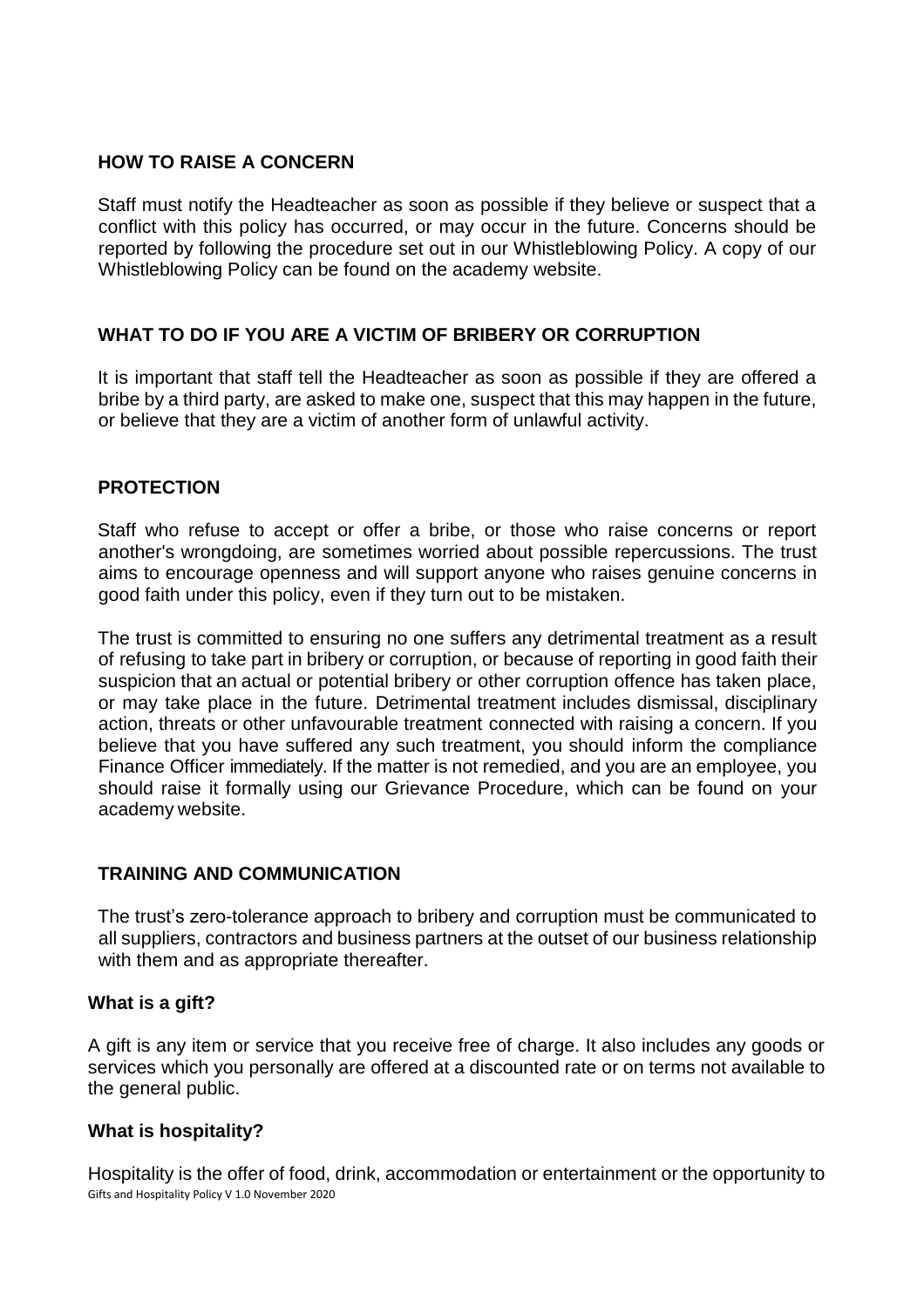attend any cultural or sporting event on terms not available to the general public.

# **What gifts or hospitality can be accepted without any approval?**

You can accept gifts and hospitality, which are small gestures and have a value of £30 or less, without the approval of the Headteacher. Gifts and hospitality of this nature do not need to be recorded in the school's Gifts and Hospitality Register.

#### **What things should I think about before I decide what to do?**

You should treat with caution any offer of gift or hospitality made to you personally. In particular, think about whether there is a benefit to the school in you accepting, the scale, amount, frequency and source of the offer, the timing of the offer in relation to forthcoming decisions and whether accepting could be misinterpreted as a sign of your, or the school's, support or favor.

# **GIFTS TO AND FROM STUDENTS**

In the interests of safeguarding children, and to prevent staff from being open to accusation of exerting undue influence, no member of staff is permitted to give a gift to a student at any time.

If a gift is received from a pupil or the parents of a pupil and the value is £30 or over this gift is to be registered in the Register of Gifts and Hospitality (see below).

#### **What gifts or hospitality need approval from the Headteacher or Chair of Governors?**

Any gift or hospitality which is more than just a token, defined as a having a value of more than £30, should be politely refused or returned. You must have the prior written approval of the Headteacher if you decide to accept something which has more than this value. This should only be in exceptional circumstances. If you or your Headteacher has any concerns or doubts about the public perception that might be attached to accepting any gift or hospitality, then you must refer it to the Chair of Governors.

#### **What gifts or hospitality should never be accepted?**

You must never accept;

- cash or monetary gifts;
- gifts or hospitality offered to your husband, wife, partner, family member or friend;
- gifts or hospitality from a potential supplier or tenderer in the immediate period before tenders are invited or during the tender process;
- lavish or extravagant gifts or hospitality, even if they relate to activities in your own time.

#### **What should I do if I receive a gift without warning?**

Gifts and Hospitality Policy V 1.0 November 2020 If you estimate that the gift is more than just a token you should politely and courteously decline the gift. If you feel that it would not be appropriate to do this, you should refer the matter to your Headteacher as soon as possible and let the Headteacher decide what you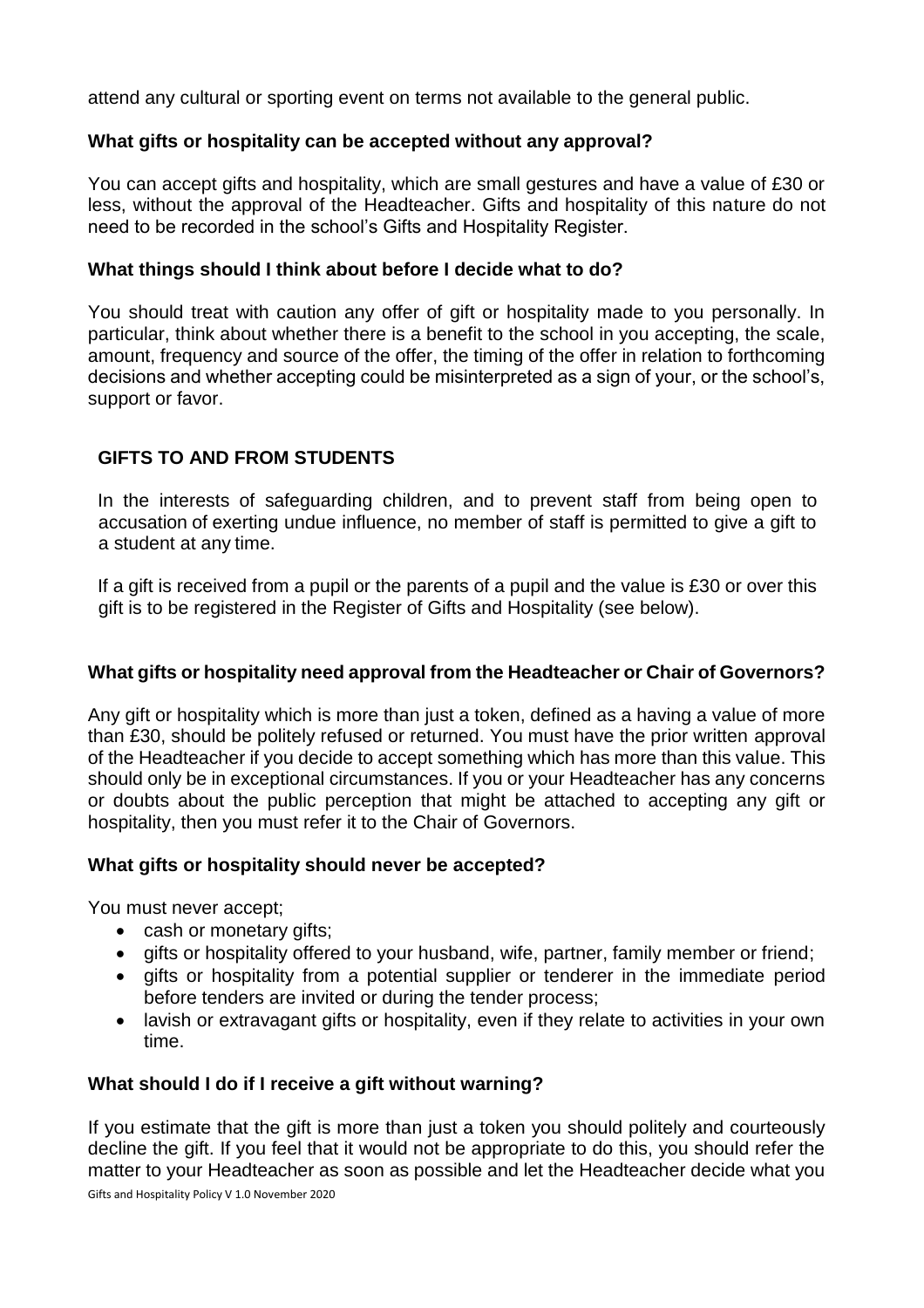should do with the gift. Your Headteacher may decide to return the gift, may ask the Chair of Governors for a view, or may donate the gift to a worthy local cause.

If such offers are made to the Senior Leadership Team or Directors, the matter should be referred to the Chair of the Finance Committee.

#### **What should I do if I get offered a gift or hospitality?**

You must make sure that all offers you receive which have a value of more than £30 are recorded in the school's Gifts and Hospitality Register, which is kept in the school office.

# **Do I need to record offers that I decline?**

Yes – all offers of gifts or hospitality, which have a value of more than £30, must be recorded in the school's register, even if you don't accept.

# **What should I do if I am in doubt?**

If in doubt, always speak to the Headteacher. It is your responsibility to follow the school's guidance on gifts and hospitality and to justify why you chose to accept a gift or hospitality offered to you.

# **What would happen to me if I didn't follow the guidance?**

The school will take disciplinary action against you if you failed to follow the guidance. It is also a criminal offence to demand or accept a gift or reward in return for allowing you to be influenced as a part of the school. This means you could be prosecuted by the Police.

# **WHO IS RESPONSIBLE FOR THE POLICY?**

The board of governors has overall responsibility for ensuring this policy complies with the School's legal and ethical obligations, and that all those under the School's control comply with it.

The Head of Finance has primary and day-to-day responsibility for implementing this policy, and for monitoring its use and effectiveness [and dealing with any queries on its interpretation]. Management at all levels are responsible for ensuring those reporting to them are made aware of and understand this policy and are given adequate and regular training on it.

#### **MONITORING AND REVIEW**

The Head of Finance will monitor the effectiveness and review the implementation of this policy, regularly considering its suitability, adequacy and effectiveness. Any improvements identified will be made as soon as possible. Internal control systems and procedures will be subject to regular audits to provide assurance that they are effective in countering bribery and corruption.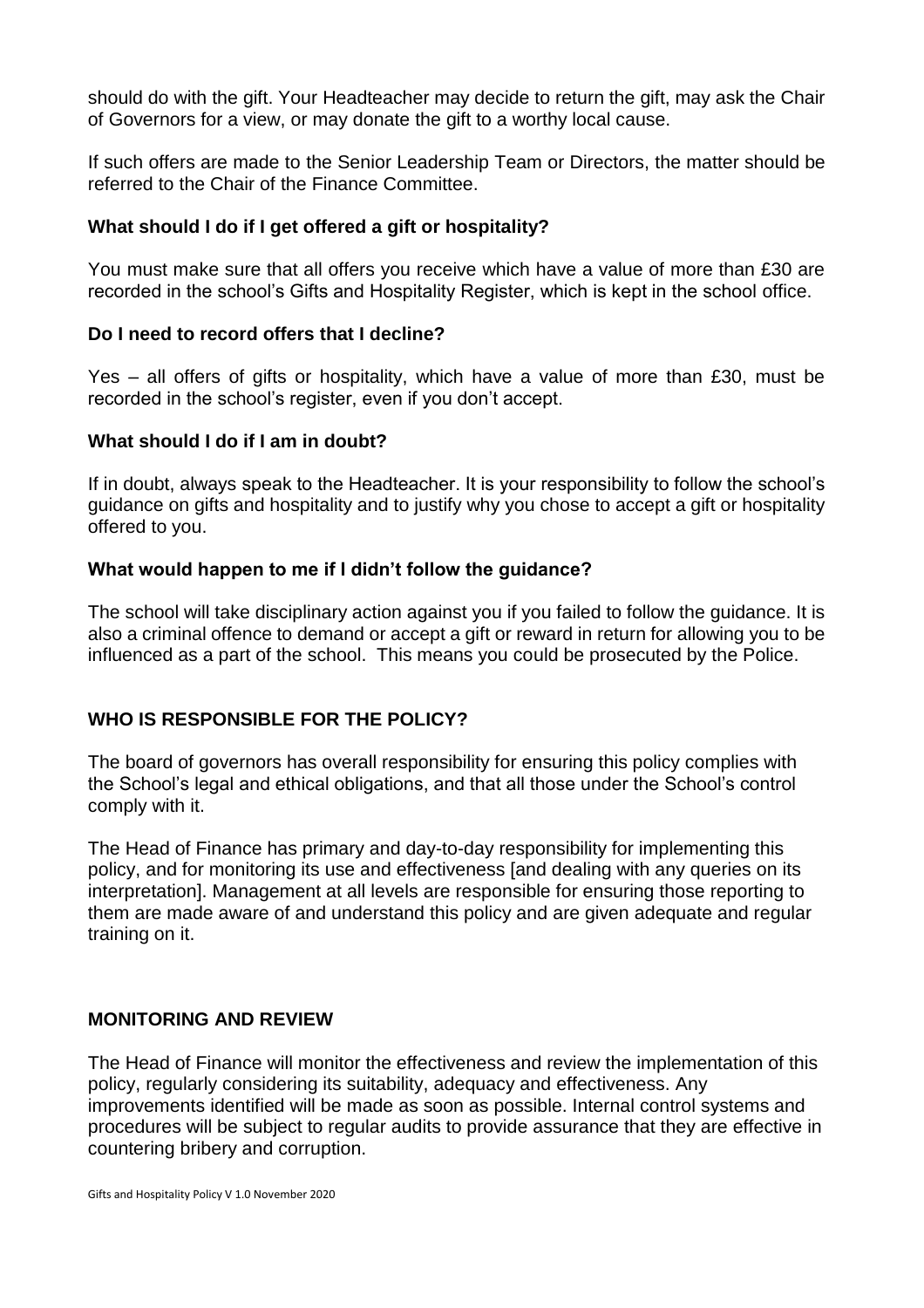All staff are responsible for the success of this policy and should ensure they use it to disclose any suspected danger or wrongdoing.

Staff are invited to comment on this policy and suggest ways in which it might be improved. Comments, suggestions and queries should be addressed to the Headteacher.

| Date of approval: 11 <sup>th</sup> November 2020     |  |  |  |  |  |
|------------------------------------------------------|--|--|--|--|--|
| Signature: Chief Executive Officer (Lois Whitehouse) |  |  |  |  |  |
| Herrelle                                             |  |  |  |  |  |
| Signature: Chair of Finance and Audit (Sybil Hanson) |  |  |  |  |  |
| Sybil Haws On                                        |  |  |  |  |  |
| Renewal Date: November 2023                          |  |  |  |  |  |

A signed copy of this policy is kept on file in all of the trusts school admin offices.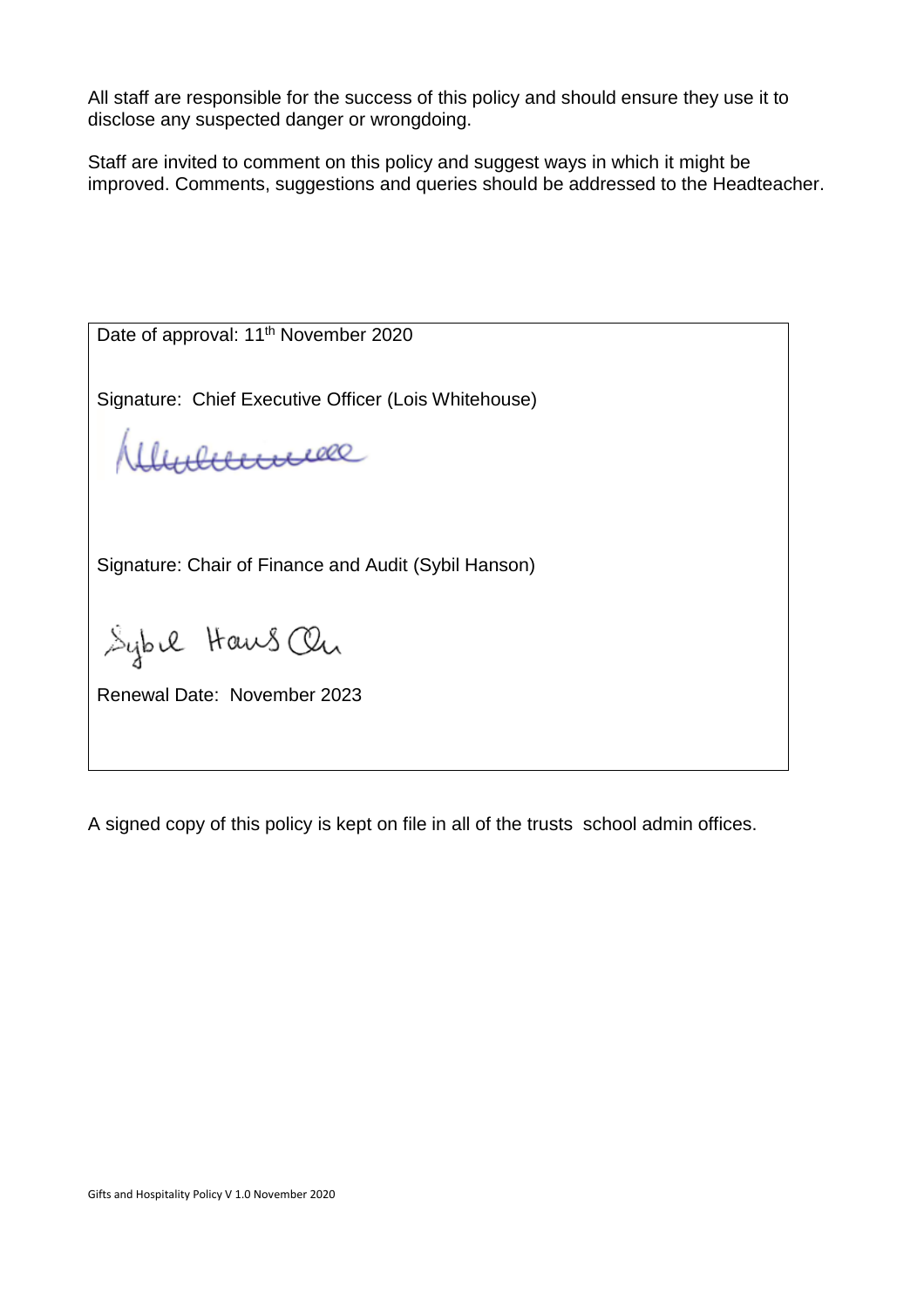| <b>DO</b>                                                                                                                                                             | <b>DON'T</b>                                                                                                                                                                                 |
|-----------------------------------------------------------------------------------------------------------------------------------------------------------------------|----------------------------------------------------------------------------------------------------------------------------------------------------------------------------------------------|
| Read and follow the guidance on<br>$\bullet$<br>gifts and hospitality                                                                                                 | Accept any gifts or hospitality which have<br>$\bullet$<br>a value of more than £30 without the<br>approval of the Headteacher, or the Chair<br>of Govnernors as necessary                   |
| Seek advice from the Headteacher<br>or Chair of Governors if you are in<br>doubt                                                                                      | Accept gifts<br>the<br>hospitality<br>or<br>in<br>$\bullet$<br>immediate period before tenders are<br>invited or during the tender process.                                                  |
| Record all offers of gifts and hospitality<br>which have a value of more than £30<br>in the School's register, whether<br>accepted or not                             | Accept cash or monetary gifts                                                                                                                                                                |
| Treat with caution any gifts or<br>$\bullet$<br>hospitality offered to you and think very<br>carefully before accepting anything                                      | Accept a gift or hospitality as an<br>$\bullet$<br>inducement or reward                                                                                                                      |
| Take into account what the public's<br>perception would be in deciding<br>whether or not to accept a gift or<br>hospitality                                           | Accept gifts or hospitality unconnected to<br>$\bullet$<br>your work, even if the hospitality is taken<br>in your own time                                                                   |
| Consider whether the offer is<br>$\bullet$<br>proportionate in deciding whether or<br>not to accept hospitality from an<br>outside body                               | Accept a gift or hospitality which you or a<br>$\bullet$<br>member of the public would think is lavish,<br>extravagant or excessive, even<br>if the<br>hospitality is taken in your own time |
| Err on the side of caution when<br>deciding whether to accept a gift or<br>hospitality. If the thought of the<br>acceptance makes you<br>uncomfortable, do not accept | Accept gifts or hospitality offered to your<br>husband, wife, partner, family member<br>or friend                                                                                            |
| Consider paying for yourself if<br>$\bullet$<br>offered any hospitality by a supplier<br>or third party                                                               |                                                                                                                                                                                              |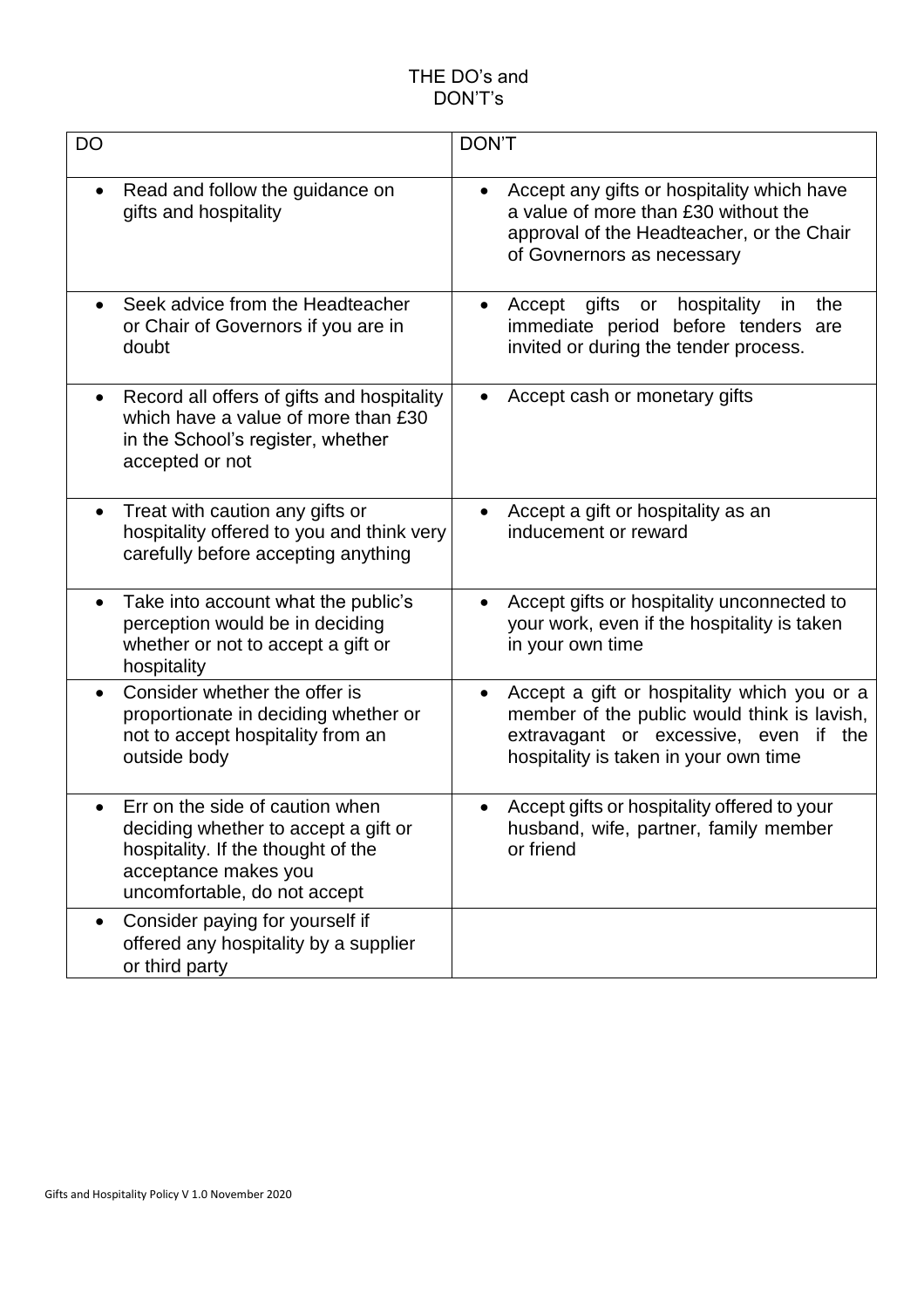# *XXX Academy*

# *RECORD OF GIFTS and HOSPITALITY (accepted\*/refused\*)*

\*Delete as appropriate

This form must be completed by any member of staff or governor receiving or declining a gift or hospitality, which relates to their position in the School and has a value of more than £30. If the individual is concerned about the likely "level" of any gift or hospitality that he or she may receive, agreement from the Headteacher or Chair of Governors must be obtained in accordance with the school's guidance.

| Name of staff/Governor                                                      | Position held                           |  |  |  |
|-----------------------------------------------------------------------------|-----------------------------------------|--|--|--|
| Individual, company or organisation offering gift or hospitality            |                                         |  |  |  |
| Date, time and venue                                                        | Gift/Hospitality<br>Accepted*/Declined* |  |  |  |
| Nature and approximate value of hospitality/gift.                           |                                         |  |  |  |
| If accepted, has the gift been retained for personal use or for School use? |                                         |  |  |  |
| If accepted, reason for accepting hospitality/gift                          |                                         |  |  |  |
| Signed:<br>Approved By:<br>(Head teacher)                                   | Date                                    |  |  |  |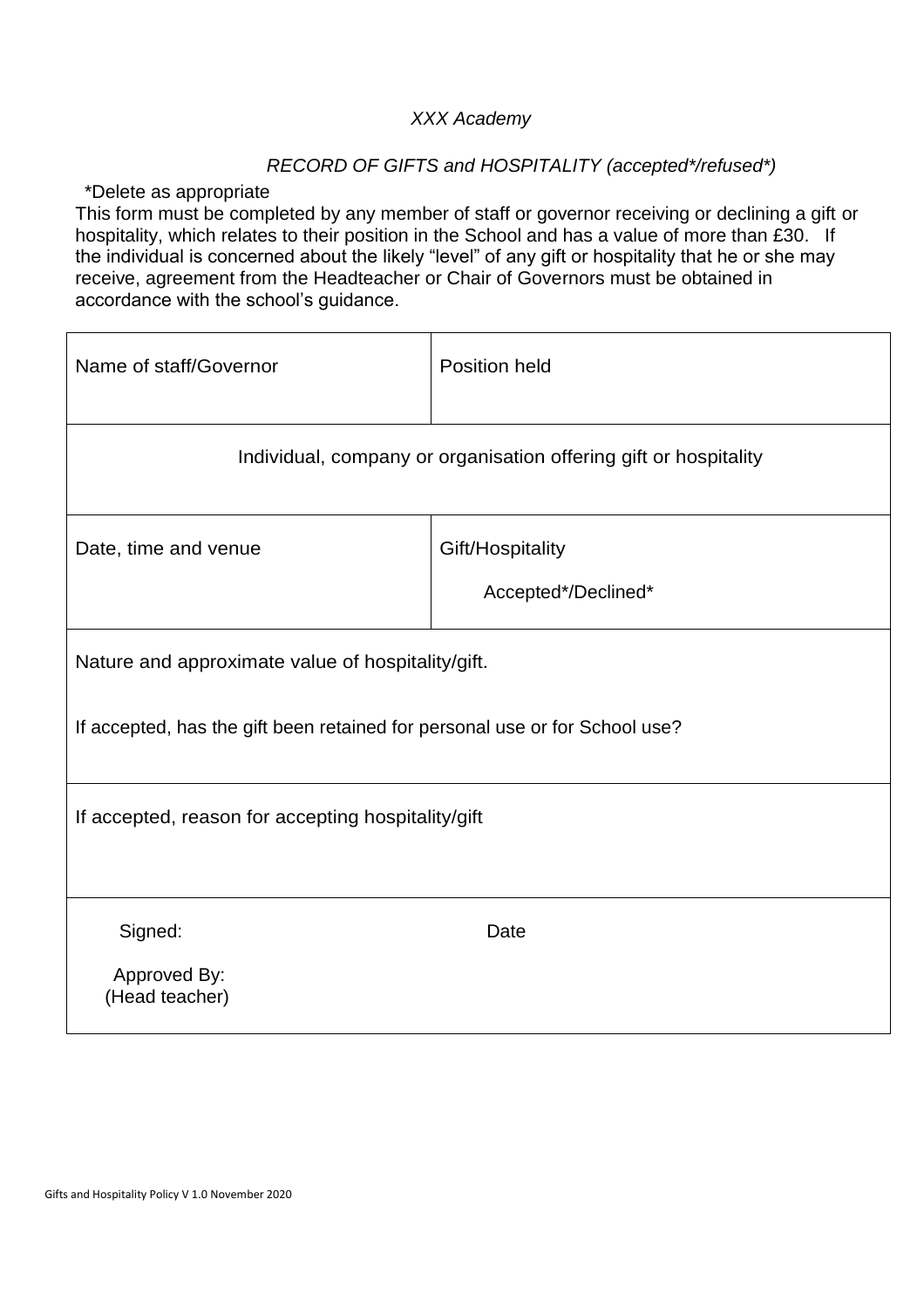# PLEASE RETURN COMPLETED FORM TO THE SCHOOL OFFICE FOR RETENTION ON THE GIFTS & HOSPITALITY REGISTER

# **Gifts and Hospitality Register Academy Name:**

# **Financial Year:**

| Date | Name | Description of gift<br>/hospitality and<br>approximate<br>value | Party offering gift<br>/ hospitality | Accepted /<br>rejected |
|------|------|-----------------------------------------------------------------|--------------------------------------|------------------------|
|      |      |                                                                 |                                      |                        |
|      |      |                                                                 |                                      |                        |
|      |      |                                                                 |                                      |                        |
|      |      |                                                                 |                                      |                        |
|      |      |                                                                 |                                      |                        |
|      |      |                                                                 |                                      |                        |
|      |      |                                                                 |                                      |                        |
|      |      |                                                                 |                                      |                        |
|      |      |                                                                 |                                      |                        |
|      |      |                                                                 |                                      |                        |
|      |      |                                                                 |                                      |                        |
|      |      |                                                                 |                                      |                        |
|      |      |                                                                 |                                      |                        |
|      |      |                                                                 |                                      |                        |
|      |      |                                                                 |                                      |                        |

Submitted to Finance and Audit Committee - yearly submission summer term

Date:............/................/.....................

Signature:………………………...………………..